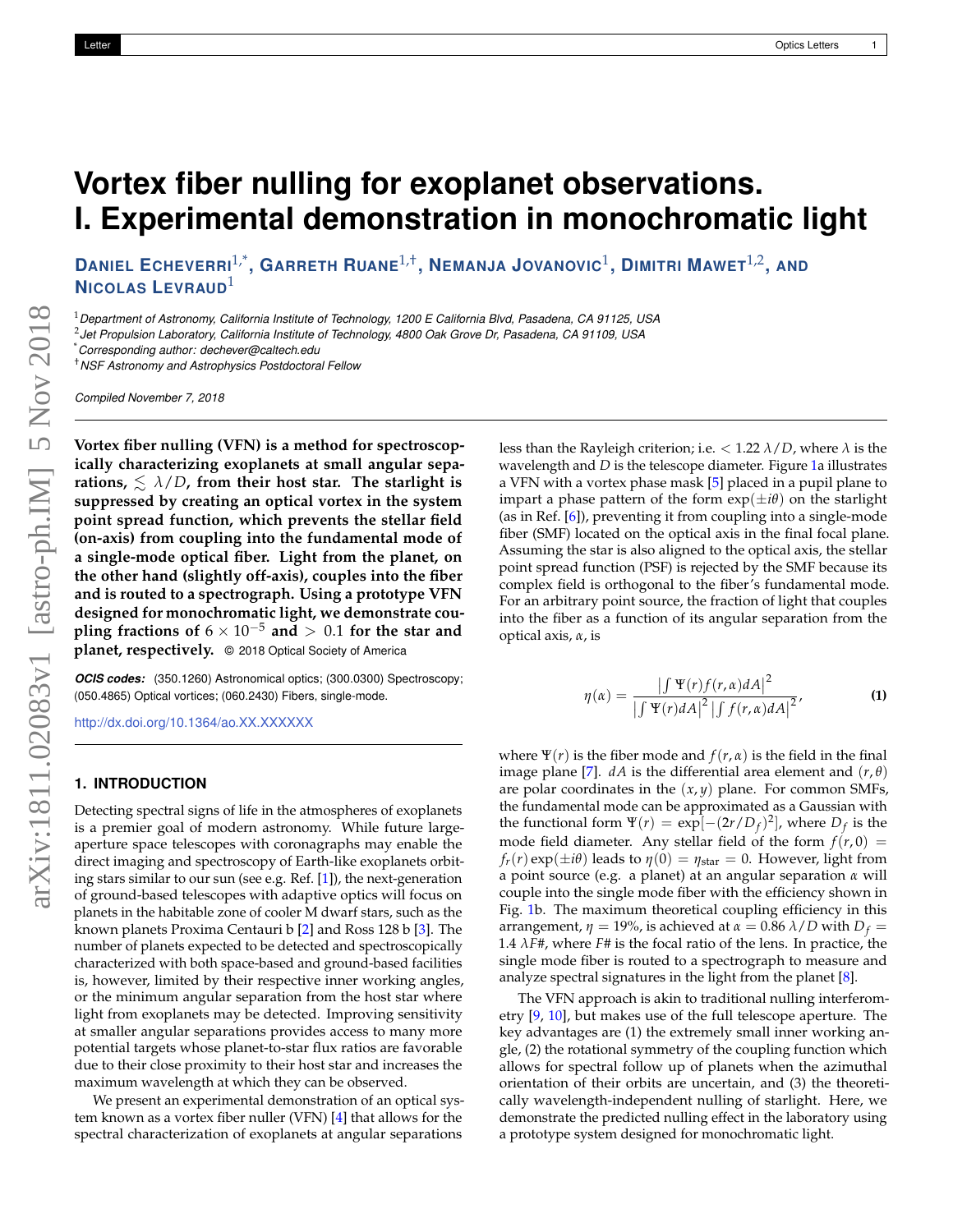<span id="page-1-0"></span>

**Fig. 1.** (a) Schematic of a vortex fiber nuller (VFN). Light from the star (red rays) and planet (blue rays) passes through a vortex mask with complex transmittance  $\exp(\pm i\theta)$ . The image of the star is aligned to a single mode fiber on the optical axis with fundamental mode, Ψ(*r*), whereas the planet image is slightly off-axis. Each has a point spread function (PSF) characterized by a donut shape in intensity and phase proportional to the azimuthal angle. (b) Coupling efficiency, *η*, for a point source at angular separation, *α*. (c) Diagram of the prototype VFN demonstrated here. Light from a fiber-coupled laser source launched by SMF1 is collimated by lens L1 (focal length *f* = 200 mm) and evenly illuminates a circular iris, which defines the pupil. The beam passes through a liquid crystal vector vortex mask directly behind the iris and is then focused by lens L2 ( $f = 11$  mm) onto SMF2. We measure the coupled power using photodiode PD. Stages 1 and 3 are five-axis stages while stage 2 is a two-axis stage. Linear actuators allow computer-controlled motion in the *x* and *y* directions for the vortex mask and *x*, *y*, and *z* for SMF2.

#### **2. EXPERIMENTAL SETUP**

Figure [1c](#page-1-0) shows a diagram of the experimental optical layout. Light from a SMF-coupled laser diode operating at  $\lambda = 635$  nm (Thorlabs KLS635) is collimated by a 200 mm focal length lens (L1; Thorlabs AC254-200-A) and evenly illuminates a 3.6 mm diameter iris. A liquid crystal vector vortex mask (Thorlabs WPV-10L-633), placed immediately after the iris, applies the desired phase pattern to the incoming beam in the pupil plane. Computer-controlled linear actuators (Zaber X-NA08A25) on stage 2 provide fine transverse alignment (25 mm travel, < 1 *µ*m repeatability) of the vortex mask in the *x* and *y* directions.

The vortex mask is a half wave plate with a spatially-variant fast axis angle,  $\chi = \theta/2$ . The transmitted complex field is  $E_{R,L} = \exp(\pm i2\chi) E_{L,R}$ , where  $E_R$  and  $E_L$  are the right and left circularly polarized components, respectively [\[11\]](#page-3-10). The two output components have conjugate vortex phases of the form  $\exp(\pm i\theta)$  and a polarization state that is orthogonal to the input. The mask is optimized to provide the half wave retardance, and thus the vortex phase, at a single wavelength,  $\lambda = 633$  nm.

An 11-mm focal length aspheric lens (L2; Thorlabs A-397TM-A) focuses the beam on to the detection fiber (SMF2), which is centered on the optical axis and connected to a variable gain silicon photodiode (PD; Femto OE-200-SI). The source and detector SMFs, respectively SMF1 and SMF2, are SM600 fibers with  $D_f$  =3.6-5.3  $\mu$ m and a single mode cutoff wavelength of 500-600 nm. Each is fixed to a manual 5-axis stage (stages 1 and 3; degrees of freedom: *x*, *y*, *z*, tip, and tilt). Three computercontrolled piezo actuators (Thorlabs PE4) attached to stage 3 position SMF2 to an accuracy of 10 nm (15 *µ*m travel) in the *x*, *y*, and *z* directions.

During alignment, we used a Shack-Hartmann wavefront

sensor (ImagineOptic, HASO4-Broadband) to measure and help minimize the static aberration in the final focal plane. The total wavefront error through the two lenses and vortex mask substrate was 7.3 nm RMS (∼ *λ*/100). The wavefront sensor also provided the amplitude of each of the lowest 32 Zernike modes, which will be exploited in a later section.

To determine the maximum coupling efficiency, we offset the vortex mask in the *x* direction such that the beam passed through a region far from the phase singularity and then coaligned SMF1 and SMF2. In this configuration, the coupling efficiency was 56% rather than the theoretical maximum of 82%. We attribute 0.4% of the coupling loss to the measured wavefront error and the remainder to a mismatch between the focal ratio of the system (*F*#=3.1) and that which would provide maximum coupling into SMF2 (*F*#=4.1-6.0). Indeed, for a *F*#=3.1 beam, the optimum theoretical coupling efficiency is 57%, which is in good agreement with the measured value.

# **3. PROCEDURE**

The objective of the experimental procedure was (1) to demonstrate that light from an unresolved source on the optical axis is prevented from coupling into SMF2 and (2) to show that light from an off-axis source couples into SMF2 with the predicted efficiency. Given the symmetry in our setup, translating SMF1 or SMF2 in the  $(x, y)$  plane is equivalent, barring a magnification factor. Therefore, for experimental convenience, we opted to measure the coupling efficiency as a function of the position of SMF2 using highly-accurate piezo actuators.

In order to ensure that aberrations were minimized, we removed stage 3 and SMF2 and used an additional lens and CMOS detector (Thorlabs DCC1545M) to take images of the PSF with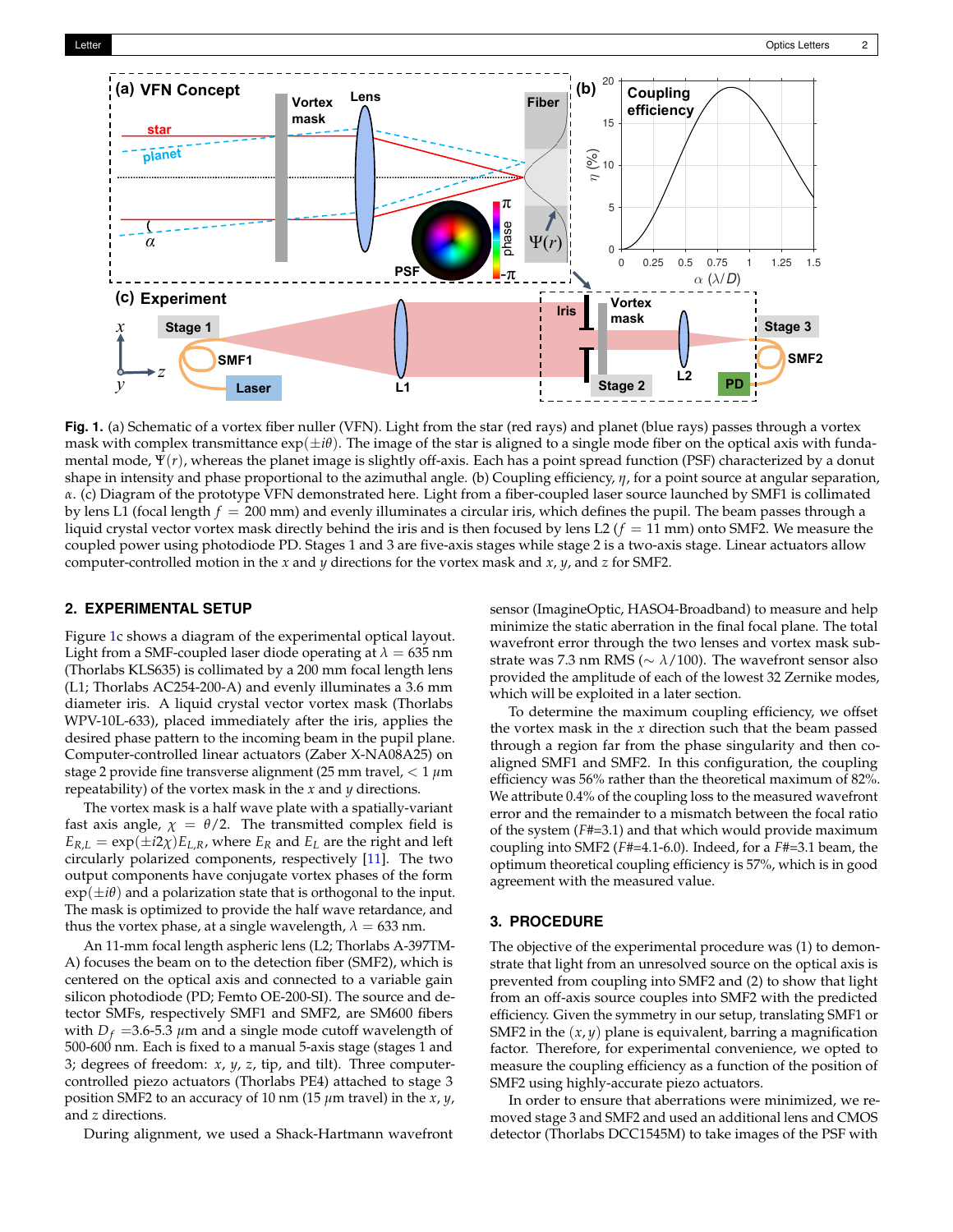<span id="page-2-0"></span>

**Fig. 2.** PSFs (a)-(b) without and (c)-(d) with the vortex mask centered on the pupil. (e)-(f) Coupling efficiency as a function of the angular separation of SMF2, or equivalently the source, from the optical axis (0.35  $\mu$ m step size). The theoretical predictions match well with our experimental results. The PSF images and coupling map have six samples per *λF*#.

and without the vortex mask. Then, with stage 3 and SMF2 back in place, we performed several two-dimensional raster scans of SMF2 in a  $7\times7$   $\mu$ m square adjusting the position of the vortex mask between each scan until we minimized the coupling for the simulated star, *η*star.

At each SMF2 position, we checked that the power measured by the PD was above the predetermined noise floor and then averaged 100 measurements before moving SMF2 to the next location. Once each full 2D scan was completed, we inserted a calibrated power meter (Thorlabs PM100D, S120C) in front of SMF2 and measured the total power in the beam to normalize the signal at the output. Finally, we determined the bias signal of the PD by blocking the light source and subtracted the bias from our measurements. To obtain *η*, we normalized the measured power by the total power accounting for the transmission of SMF2, including the Fresnel reflections at both ends (3.46% per facet) as well as propagation losses (0.34% per meter).

## **4. RESULTS**

Figure [2](#page-2-0) shows images of the PSF at the plane of SMF2 (Figure [2a](#page-2-0)-d) and the two-dimensional coupling maps obtained by scanning SMF2 in the  $(x, y)$  plane. The PSF images with the beam passing through the edge of the vortex mask (Fig. [2b](#page-2-0)) resembles an Airy pattern (Fig. [2a](#page-2-0)) validating that the collimated beam evenly illuminates the iris. The PSF with the vortex centered on the iris (Fig. [2d](#page-2-0)) appears annular in shape as predicted (Fig. [2c](#page-2-0)). The ideal coupling efficiency as a function of the 2D position of SMF2 (see Fig. [2e](#page-2-0)) is a donut shape with the radial profile in Fig. [1b](#page-1-0). The measured coupling map (Fig. [2f](#page-2-0)) shows a very similar shape except for a slight vertical elongation likely owing to imperfect calibration of the piezo actuator gains.

In addition to the 2D coupling map in Fig. [2f](#page-2-0), we took two fine linear scans starting at the deepest null found and moving radially outward in the  $\pm y$  directions in 12 nm steps (see Fig. [3\)](#page-2-1). The deepest null measured, with SMF1 and SMF2 on the optical axis, was  $\eta_{\text{star}} = 6 \times 10^{-5}$ . The maximum coupling efficiency for the line scans was  $\eta = 8\%$  and 15% for the  $\pm y$  directions, respectively, revealing an asymmetry in the coupling map. We

<span id="page-2-1"></span>

**Fig. 3.** Linear scans of SMF2 in the  $\pm y$  directions with a 12 nm step size. The best achieved null  $\eta_{\text{star}} = \eta(0) = 6 \times 10^{-5}$ , which is likely limited by static aberrations. Our measurements match well with the theoretical line profiles for our system ( $F# = 3.1$ ). However,  $F# = 5.0$  is required to achieve the ideal performance.

compare our line scan measurements with the theoretical line profiles for an ideal system (*F*#=5.0) and our setup (*F*#=3.1). The laboratory-measured line profiles are in close agreement with our theoretical predication showing a minor departure at  $\alpha \lesssim 0.02$   $\lambda/D$  and  $\alpha \gtrsim 0.3$   $\lambda/D$ . We expect that optimizing the focal ratio would improve the theoretical maximum coupling efficiency from 12% up to a maximum of 19% and the peak would shift from *α* = *λ*/*D* to *α* = 0.86 *λ*/*D*.

## **5. DISCUSSION**

Although the experimental PSFs (Fig. [2b](#page-2-0),d) are in close agreement with theory (Fig. [2a](#page-2-0),c), the diffraction rings are slightly more pronounced than expected. This is likely due to spherical aberration unseen by our wavefront sensor, which we used in a diverging beam after L2's focus and therefore discarded all power terms.

Using our wavefront error measurements, we estimate the minimum possible *η*star by numerically computing Eqn. [1.](#page-0-0) Following Ref. [\[4\]](#page-3-3), we determined the sensitivity of the null to low-order Zernike aberrations,  $Z_n^m$ . For each Zernike mode, we fit the response function  $\eta_{\text{star}} = (b\omega)^2$ , where *b* is the sensitivity coefficient and  $\omega$  is the RMS wavefront error in units of waves. By orthogonality, the sensitivity coefficient is zero for all Zernike modes  $Z_n^m$  where  $m \neq \pm 1$ . Also, the precision of the piezo actuators mitigates the tip and tilt errors. Thus, our experimental nulls are likely limited by coma aberrations. Table [1](#page-3-11) lists the measured wavefront error in the  $m \neq \pm 1$  coma modes as well as their corresponding *b* value and predicted contribution to *η*star. Taking the linear combination of the individual error contributions predicts a minimum null of  $\eta_{\rm star} = 5.0 \times 10^{-5}$ , which is in good agreement with the minimum null measured in the line scans,  $\eta_{\text{star}} = 6.0 \times 10^{-5}$ .

The line scans presented in Fig. [3](#page-2-1) reveal an asymmetry in peak coupling efficiency around the donut. In that case, to achieve the smallest value of *η*star, we scanned both the position of the vortex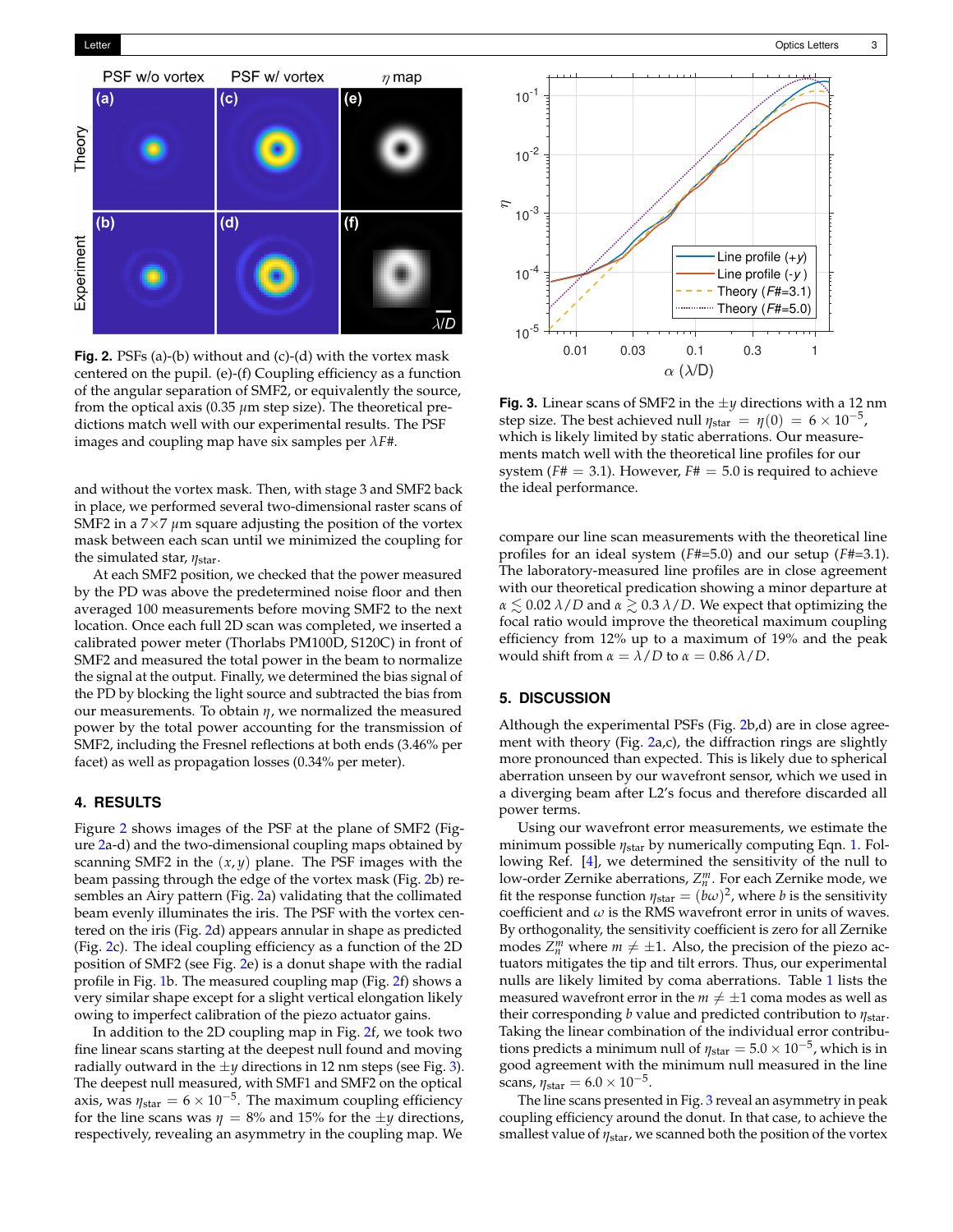<span id="page-3-11"></span>**Table 1.** Measured wavefront error, *ω*, in the coma Zernike modes,  $Z_n^{\pm 1}$ , and expected stellar leakage,  $\eta_{\text{star}} = (b\omega)^2$ , for  $(0^{\circ},90^{\circ})$  aberrations, where *b* is the aberration sensitivity coefficient. All other modes have  $b = 0$ .

| Modes         | $\omega$ (waves RMS)       | h    | $\eta_s$                      |
|---------------|----------------------------|------|-------------------------------|
| $Z_3^{\pm 1}$ | $(-1.7,-2.8)\times10^{-3}$ |      | 2.15 $(1.3,3.6)\times10^{-5}$ |
| $Z_5^{\pm 1}$ | $(0.1,-0.2)\times10^{-3}$  | 1.12 | $(1.3,5.0)\times10^{-8}$      |
| $Z_7^{\pm 1}$ | $(-0.7,0.0)\times10^{-3}$  | 0.67 | $(2.2,0.0)\times10^{-7}$      |
| Total         |                            |      | $5.0 \times 10^{-5}$          |

mask in addition to SMF2. Using numerical simulations, we find that, in the presence of coma aberrations, the optimal null occurs when the vortex mask is slightly off-center causing the coupling map to become asymmetric. This implies that, when observing an exoplanet with a known orbit around its host star, it may be possible to deliberately misalign the vortex in the pupil to create an asymmetric coupling map which preferentially couples more light at the location of the planet. Maximizing the throughput for the planet is important as the integration time scales as the inverse square of planet's coupling efficiency, *η* −2 , in the stellar photon noise limited regime [\[4\]](#page-3-3).

The shape of the pupil has little influence on the performance of the VFN [\[4\]](#page-3-3); the results presented here are also valid for noncircular, obstructed, and segmented apertures. In fact, the pupil created by the iris used in these experiments was only quasicircular in shape, with 10-12 flat edges. Future experiments will make use of a pupil mask that mimics the boundaries of an actual telescope pupil.

We have demonstrated that the VFN concept in monochromatic light with a simple and inexpensive optical system. However, exoplanet spectroscopy requires similar starlight suppression levels in polychromatic light. We plan to build a polychromatic testbed using off-axis parabolic mirrors instead of transmissive lenses, a carefully matched *F*#, and broadband vortex masks optimized for the optical and infrared regimes. Vortex masks that apply the same phase pattern as a function of wavelength have been demonstrated using polarization dependent, or "vector," methods: liquid crystals [\[12\]](#page-3-12), sub-wavelength gratings [\[13\]](#page-3-13), and photonic crystal structures [\[14\]](#page-3-14). Achromatic scalar masks are also possible [\[15\]](#page-3-15).

Furthermore, we plan to integrate a polychromatic VFN into an adaptive optics system with a deformable mirror, similar to previous fiber injection instruments tested by our team [\[16\]](#page-3-16), which will allow us to develop wavefront sensing and control techniques to maintain the null in the presence of realistic wavefront errors and flux levels. Ultimately, our goal is to integrate a VFN module into the Keck Planet Imager and Characterizer at the W.M. Keck Observatory [\[17\]](#page-4-0) to open up the possibility of characterizing the reflected light spectrum of giant exoplanets whose properties have so far only been inferred based on stellar radial velocity measurements. This will pave the way to characterizing smaller, potentially habitable planets with future large-aperture telescopes.

## **6. CONCLUSIONS**

We have demonstrated the VFN concept in a laboratory for the first time. Using a prototype system designed for monochromatic light, we have demonstrated a stellar coupling fraction

of  $\eta_{\text{star}} = 6.0 \times 10^{-5}$  and peak planet coupling efficiencies of *η*=8-15% at an angular separation of *α* ≈ *λ*/*D*. Discrepancies between our measurements and the predicted performance are attributed to a mismatch between our experimental *F*# and that which is optimal for a VFN system. We predict that using the ideal *F*# and minimizing wavefront error will yield  $\eta = 19\%$ at 0.86  $\lambda/D$  in all azimuthal directions. We have identified a clear pathway to achieving similar performance in polychromatic light and to develop the wavefront sensing and control techniques needed for on-sky operation.

The VFN concept is a promising approach for reducing the stellar photon noise that otherwise inhibits the characterization of exoplanets whose angular separations are within the inner working angle of conventional coronagraphs. We expect that this technique will open the possibility to measure the reflected light spectrum of exoplanets inferred from stellar radial velocity measurements and thereby allow for the detailed characterization of their atmospheres for the first time. Such planets are often at angular separations of  $\alpha \leq \lambda/D$ , which is currently too close to the star to characterize by other means. We envisage that VFN will significantly increase the number of exoplanets, from rocky worlds to gas giants, characterized by current and future ground- and space-based telescopes.

**Funding.** G. Ruane is supported by the National Science Foundation (NSF) (AST-1602444). Part of this work was supported by RTD program at the Jet Propulsion Laboratory, California Institute of Technology, under contract with the National Aeronautics and Space Administration (NASA).

#### **REFERENCES**

- <span id="page-3-0"></span>1. G. Ruane, D. Mawet, B. Mennesson, J. Jewell, and S. Shaklan, J. Astron. Telesc. Instrum. Syst. **4**, 015004 (2018).
- <span id="page-3-1"></span>2. G. Anglada-Escudé, P. J. Amado, J. Barnes, Z. M. Berdiñas, R. P. Butler, G. A. L. Coleman, I. de la Cueva, S. Dreizler, M. Endl, B. Giesers, S. V. Jeffers, J. S. Jenkins, H. R. A. Jones, M. Kiraga, M. Kürster, M. J. López-González, C. J. Marvin, N. Morales, J. Morin, R. P. Nelson, J. Ortiz, A. Ofir, S.-J. Paardekooper, A. Reiners, E. Rodríguez, C. Rodriguez-López, L. F. Sarmiento, J. P. Strachan, Y. Tsapras, M. Tuomi, and M. Zechmeister, Nature. **536**, 437 (2016).
- <span id="page-3-2"></span>3. X. Bonfils, N. Astudillo-Defru, R. Díaz, J.-M. Almenara, T. Forveille, F. Bouchy, X. Delfosse, C. Lovis, M. Mayor, F. Murgas, F. Pepe, N. C. Santos, D. Ségransan, S. Udry, and A. Wünsche, Astron. Astrophys. **613**, A25 (2017).
- <span id="page-3-3"></span>4. G. Ruane, J. Wang, D. Mawet, N. Jovanovic, J.-R. Delorme, B. Mennesson, and J. K. Wallace, Astrophys. J. (2018).
- <span id="page-3-4"></span>5. M. W. Beijersbergen, R. P. C. Coerwinkel, M. Kristensen, and J. P. Woerdman, Opt. Commun. **112**, 321 (1994).
- <span id="page-3-5"></span>6. G. A. Swartzlander, Opt. Lett. **26**, 497 (2001).
- <span id="page-3-6"></span>7. S. Shaklan and F. Roddier, Appl. Opt. **27**, 2334 (1988).
- <span id="page-3-7"></span>8. J. Wang, D. Mawet, G. Ruane, R. Hu, and B. Benneke, Astron. J. **153**, 183 (2017).
- <span id="page-3-8"></span>9. R. N. Bracewell, Nature. **274**, 780 (1978).
- <span id="page-3-9"></span>10. P. Haguenauer and E. Serabyn, Appl. Opt. **45**, 2749 (2006).
- <span id="page-3-10"></span>11. L. Marrucci, C. Manzo, and D. Paparo, Phys. Rev. Lett. **96**, 163905 (2006).
- <span id="page-3-12"></span>12. D. Mawet, E. Serabyn, K. Liewer, C. Hanot, S. McEldowney, D. Shemo, and N. O'Brien, Opt. Express **17**, 1902 (2009).
- <span id="page-3-13"></span>13. D. Mawet, P. Riaud, J. Surdej, and J. Baudrand, Appl. Opt. **44**, 7313  $(2005)$
- <span id="page-3-14"></span>14. N. Murakami, S. Hamaguchi, M. Sakamoto, R. Fukumoto, A. Ise, K. Oka, N. Baba, and M. Tamura, Opt. Express **21**, 7400 (2013).
- <span id="page-3-15"></span>15. G. A. Swartzlander, Opt. Lett. **31**, 2042 (2006).
- <span id="page-3-16"></span>16. D. Mawet, G. Ruane, W. Xuan, D. Echeverri, N. Klimovich, M. Randolph, J. Fucik, J. K. Wallace, J. Wang, G. Vasisht, R. Dekany, B. Mennesson,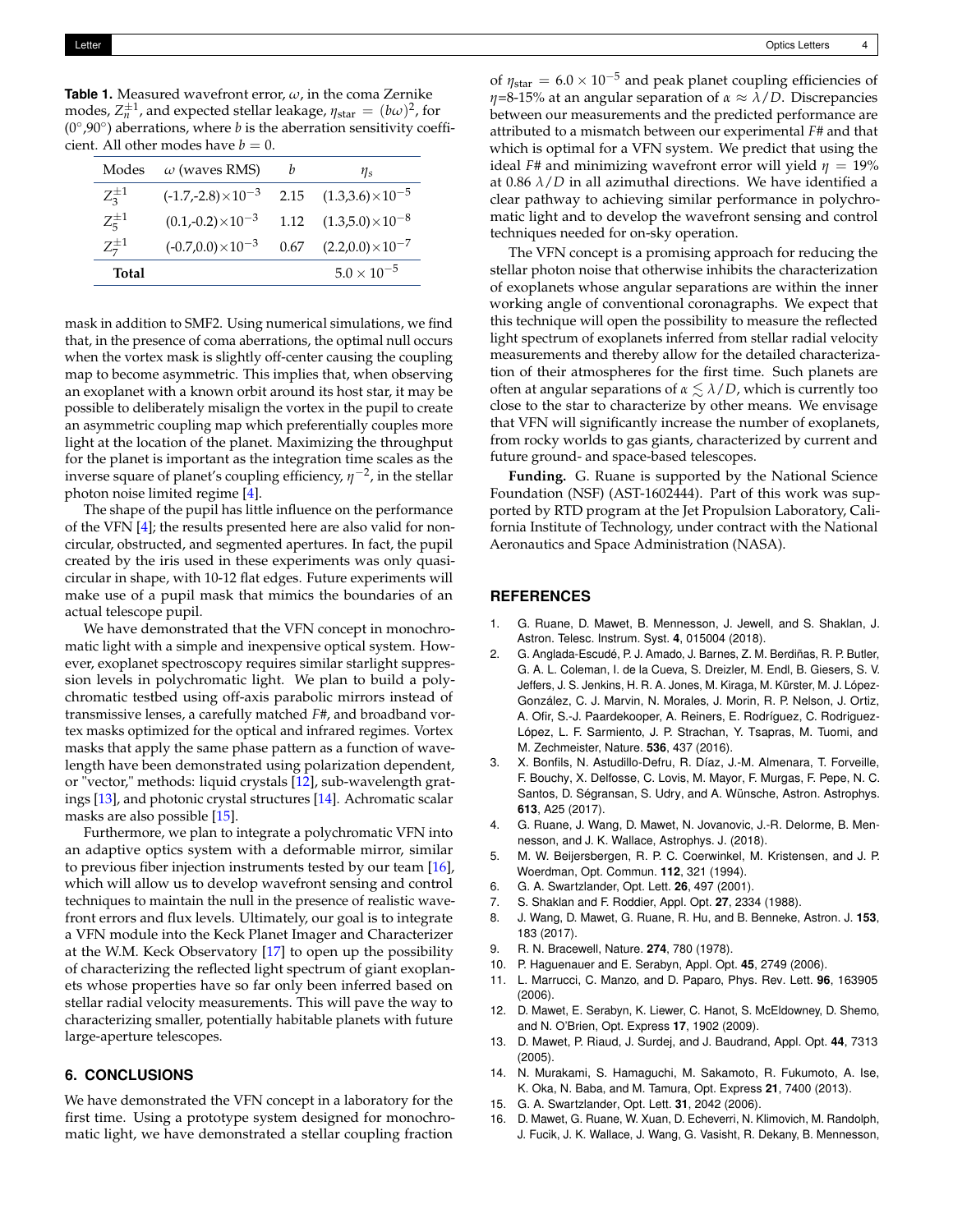E. Choquet, J.-R. Delorme, and E. Serabyn, Astrophys. J. **838**, 92 (2017).

<span id="page-4-0"></span>17. D. Mawet, J. R. Delorme, N. Jovanovic, J. K. Wallace, R. D. Bartos, P. L. Wizinowich, M. Fitzgerald, S. Lilley, G. Ruane, J. Wang, N. Klimovich, and Y. Xin, Proc. SPIE **10400**, 1040029 (2017).